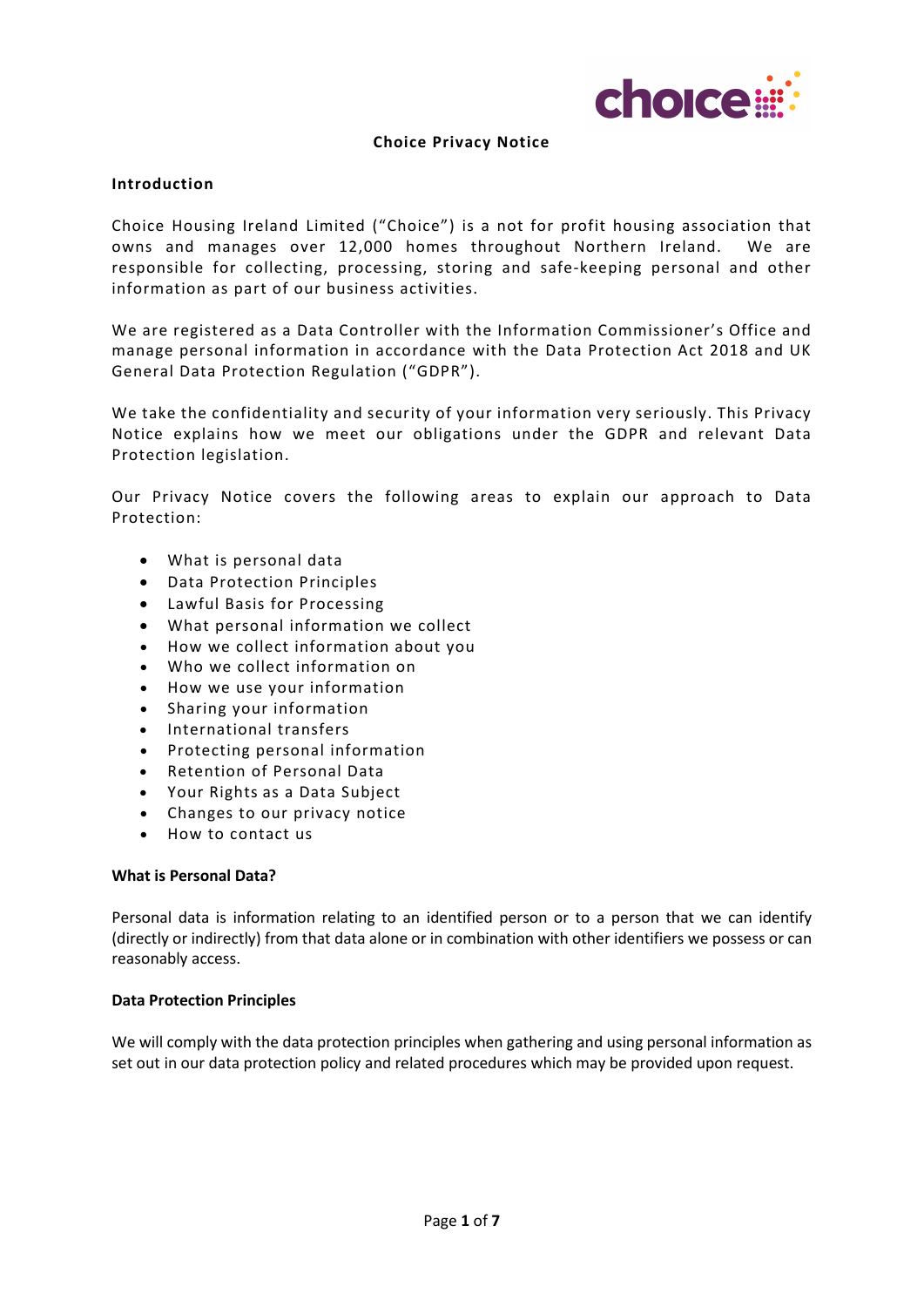

# **Lawful basis for processing**

The legal bases on which Choice will process your personal data are:

- 1. For the performance of a contract or to take steps to enter into a contract, for example, when entering into a tenancy agreement with you or when offering you a tenancy based on your housing application received from the Northern Ireland Housing Executive ("NIHE");
- 2. Public task/official authority/legal obligation, for example it is necessary for us to process your data in order to comply with the Housing (NI) Orders;
- 3. Our legitimate interests except where they are overridden by the need to protect your personal data. Our legitimate interests are the provision of housing services and the effective management of Choice;
- 4. The processing is necessary to protect your vital interests or another person (for example giving information to the police or health care professional in an emergency situation);
- 5. You have consented to the processing.

Where consent is the legal basis for processing you can withdraw consent at any time by contacting us at [enquiries@choice-housing.org](mailto:enquiries@choice-housing.org)

## **What personal information we collect**

We may collect, process and store information such as:

- Names, date of birth, National Insurance numbers, photographs, contact details
- References from landlords or support providers
- The details of other family members or people living in our properties
- Rent payments made
- Income and Expenditure estimates
- Repairs requested
- Application or referral forms
- Tenancy Agreements
- Physical, mental health or other conditions
- Support Contracts
- Support Plans
- Complaints about our services
- Responses to surveys or involvement initiatives
- Allegations of Anti-Social Behaviour
- Convictions, proceedings and criminal acts
- Correspondence to and from our residents, service users, other agencies or advocates
- Recordings of telephone calls made to and from the organisation
- CCTV images (if you live or visit a Choice scheme that has CCTV in operation)

Some of the information we collect about you may include Sensitive Personal Data (this is known as "Special Category Data" under the GDPR). Sensitive Personal Data is information revealing racial or ethnic origin, political opinions, religious or similar beliefs, trade union membership, physical or mental health conditions, sexual orientation, biometric or genetic data and Personal Data relating to criminal offences and convictions.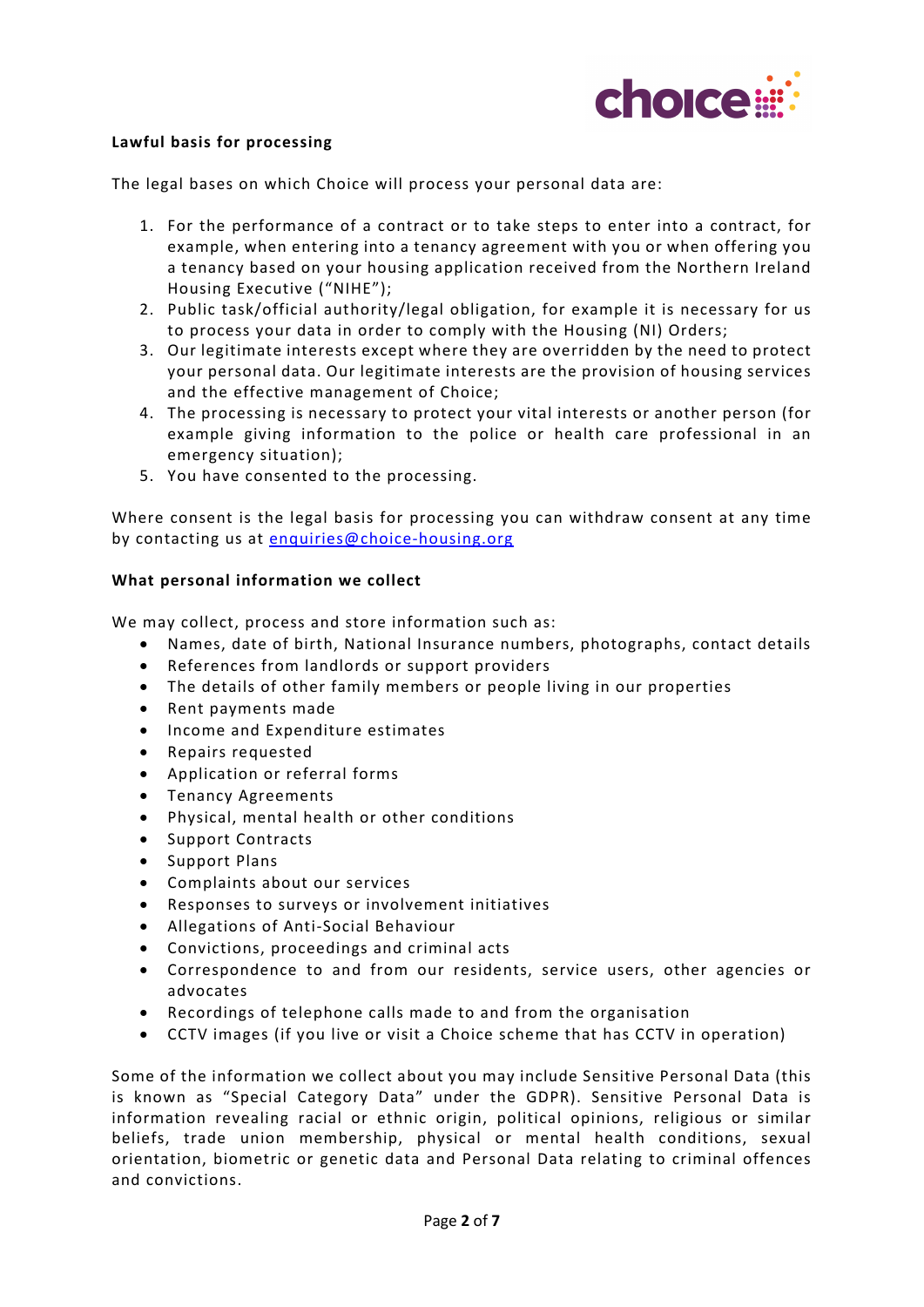

The processing of any "sensitive" data will fulfil one of the lawful bases referred to above but will also fulfil one or more of the following conditions for processing sensitive or special category data:-

- 1. The processing is necessary for the purposes of carrying out the obligations and exercising specific rights of the controller or of the data subject in the field of employment, social security and social protection law;
- 2. The processing is necessary for the establishment, exercise or defence of legal claims or whenever courts are acting in their judicial capacity;
- 3. The processing is necessary for reasons of substantial public interest;
- 4. The processing is necessary for the purposes of preventive or occupational medicine, medical diagnosis, the provision of health or social care or treatment or the management of health or social care systems and services;
- 5. The processing is necessary to protect your vital interests or another person where you are physically or legally incapable of giving consent.

It is important that you notify us of any changes to your personal information.

# **How we collect information about you**

We collect information in a variety of ways, including:

- When you apply for a home
- When you sign a tenancy agreement
- Through on-going contact with you and other agencies during a tenancy
- When you access services by logging onto our website
- When you terminate your tenancy
- If you lodge a complaint
- When you are involved in legal proceedings commenced or defended by Choice
- When providing advice to you, for example, in relation to social security benefits

When you apply to become a Choice tenant, we may request and retain any references necessary to assess your application. This may include, but is not limited to, information from other landlords, the Police Service of Northern Ireland ("PSNI), the Probation Service, Support Services, Social Services, and Health Services.

## **Who we collect information on**

We collect personal information about:

**Tenants:** This includes current, former and potential tenants, who live in our properties or access our support and other services as well as other family members who are part of the household together with any visitors to the property.

Anyone who makes a complaint or enquiry and visitors to our website and offices.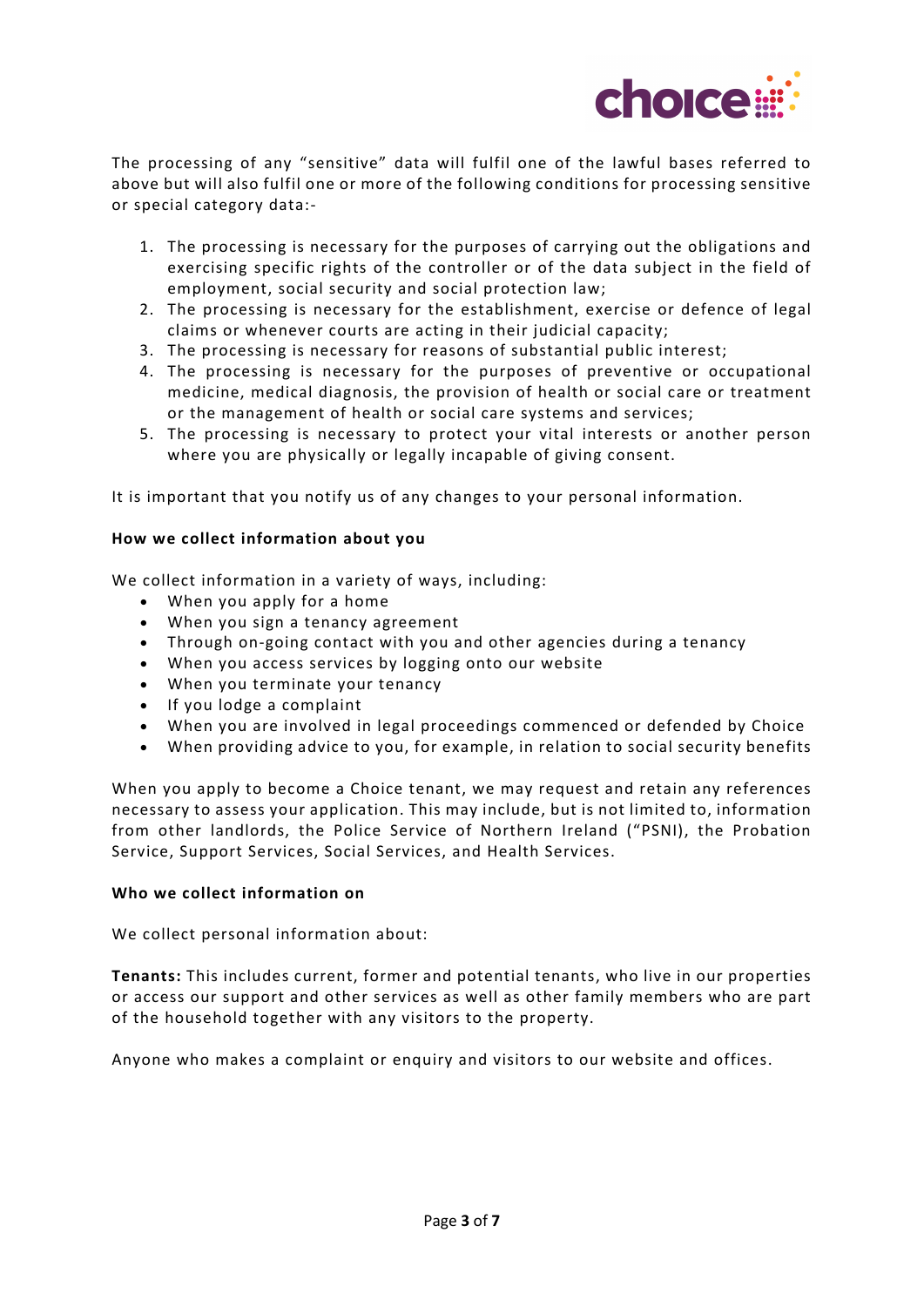

## **How we use your personal information**

We use your personal information for responding to your enquiries, providing services to you and managing our relationship with you in helping us to:

- manage allocations and lettings
- manage tenancies
- receive rent and service charges
- provide a repairs and maintenance service
- offer welfare benefits advice
- provide support services
- provision of additional services/assistance e.g. employability/digital inclusion
- resolve disputes
- prevent and detect crime
- investigate complaints
- engage with tenants to get feedback on our services
- target tenants impacted by welfare reform

# **See the section above in relation to the legal bases on which we process your personal data.**

## **Sharing your information**

Your personal information will be kept secure and confidential. As part of our role as your landlord we may share information within the Choice Group (to include our subsidiaries and associated companies) and with the following organisations:-

- Maintenance Contractors who carry out repairs to your home;
- Out of hour telephone service contractors
- Local Authorities
- NIHE
- Government Departments
- Social services
- PSNI
- Probation Service
- Other landlords
- Utility companies
- Courts
- Our professional advisors
- Printers / Mailing Companies
- NIFRS
- Support agencies
- Health services

## **International Transfers**

It is unlikely that we will transfer your personal details outside of the EEA. If we do need to transfer your data to a country outside the EEA we will take appropriate steps to ensure the security of that data.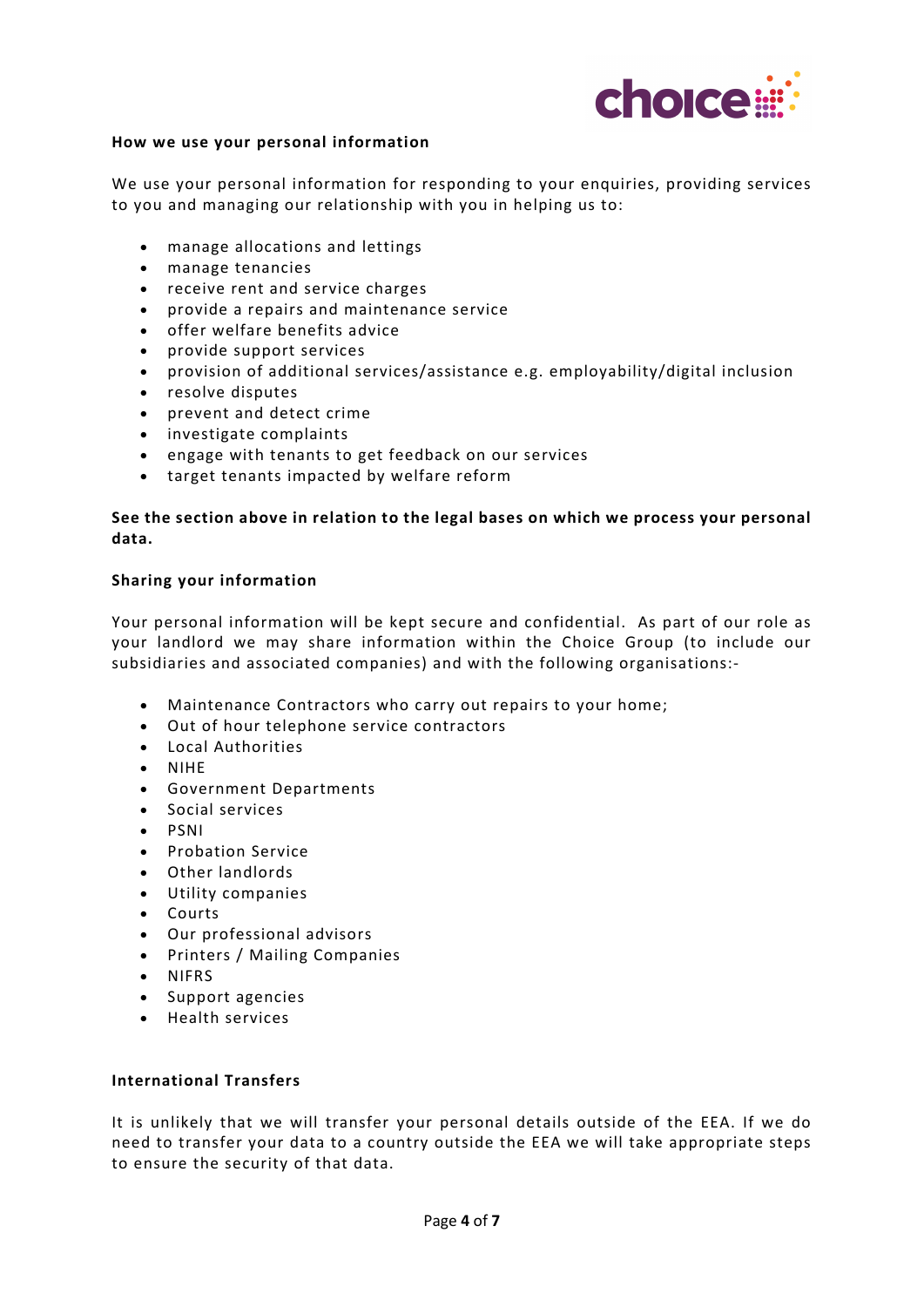

## **Protecting Personal Information**

We are committed to ensuring that your information is kept secure. We will apply appropriate technical and organisational measures to prevent unauthorised or unlawful processing of Personal Data and against accidental loss or destruction of, or damage to Personal Data. We also have procedures in place to deal with any suspected data security breach. We will notify you and the Information Commissioner of a suspected data security breach where we are legally required to do so.

Where it is necessary to share personal data with any other agency or organisation as referred to previously, the sharing of data will be governed by a contract which will include strict data sharing and confidentiality protocols.

To help us ensure confidentiality of your personal information we will ask you (and any of your representatives) security questions to confirm your identity when you call us and as may be necessary when we call you. We will not discuss your personal information with anyone other than you, unless you have given us prior written authorisation to do so or where we have received a clear verbal instruction from you where written authorisation is unable to be obtained.

### **Retention of Personal Data**

We keep your information during the duration of your tenancy and following termination however this is retained for no longer than is necessary for the purposes for which the personal information is processed. Personal data may be retained after you are no longer a tenant in order for follow up issues to be resolved, for example, rent arrears, where there is a legitimate interest in retaining your personal data.

We have a Retention Schedule which sets out how long we keep different types of information for. This is based on National Housing Federation guidance, legal requirements and best practice. A copy is available upon request.

### **Your Rights as a Data Subject**

#### The right to be informed

We will be open and transparent about how and why we use your personal information.

#### The right of access

You have a right to ask us what personal information we hold about you and to request a copy of your information. This is known as a 'Subject Access Request' ("SAR").

We have a subject access request form you can use to assist you with making your request. To ensure we are releasing data to the right person we will require you to provide us with proof of your identity and of your address when making your request.

To help us respond, please be as specific as you can be about the information you would like to see. There is no fee payable however we are able to charge a reasonable fee, based on the administrative cost of providing the information to you, where a request is manifestly unfounded or excessive and particularly if it is repetitive.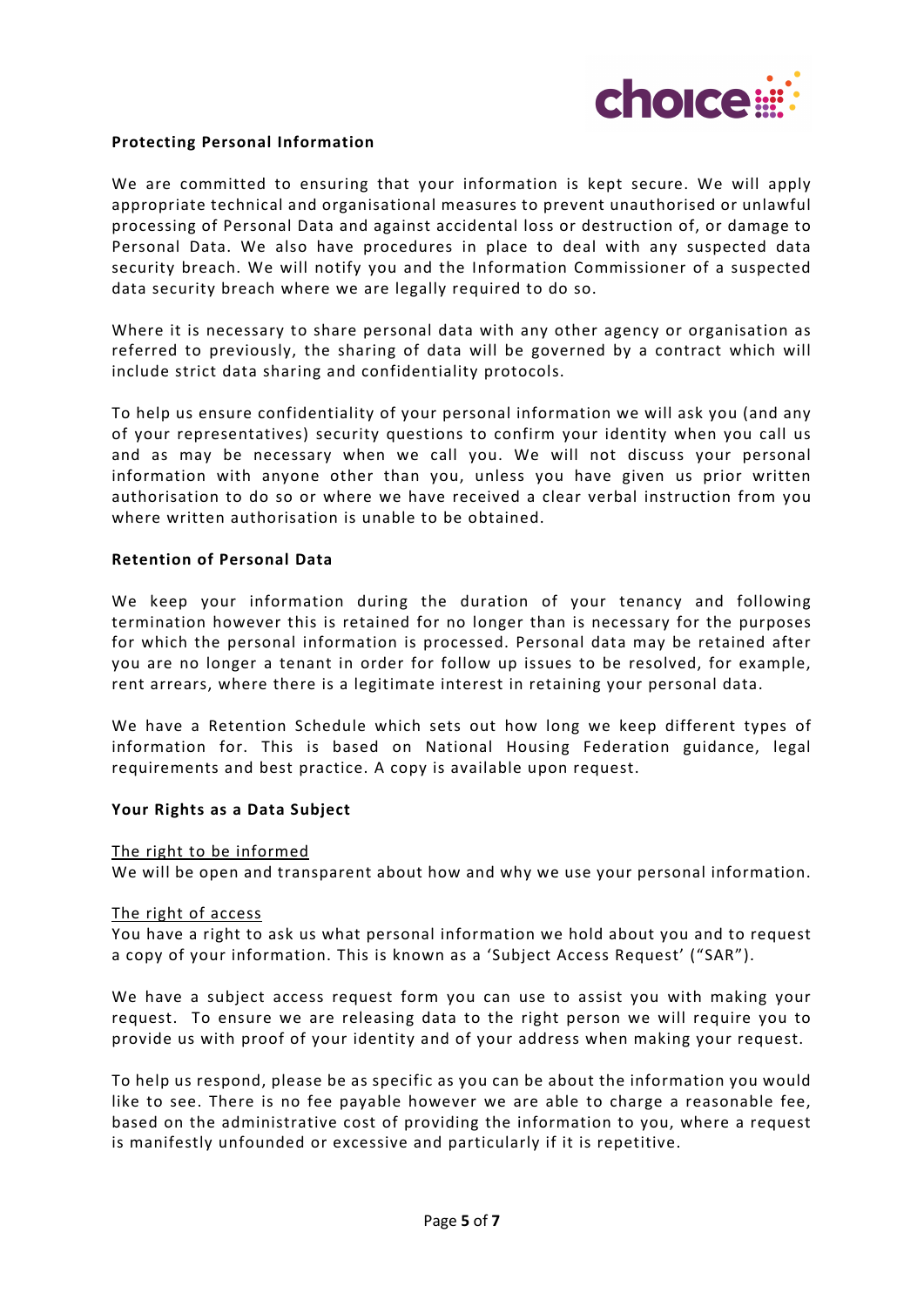

Upon receipt of any appropriate fee and proof of identity, the information will be provided to you without delay and within one month of receipt of the SAR.

Where any requests are complex or numerous, the period of compliance will be extended by a further two months however we will inform you within one month of receipt of your SAR if this is applicable and we will provide further details in relation to why an extension is required.

### The right of rectification

You can ask us to rectify your personal data if it is inaccurate or incomplete. Please help us to keep our records accurate by keeping us informed if your details change.

### The right to be forgotten

In some circumstances, you can ask us to delete or remove personal data where there is no compelling reason for its continued processing. We will need to consider the circumstances of any such request and balance this against our need to continue processing the data. Our response will also be guided by, amongst other factors, the provisions of our retention policy.

### The right to restrict processing

In some circumstances you can ask us to restrict processing, for example:

- if you disagree with the accuracy of personal data
- If you object to the processing which is necessary for the performance of a public interest task or which is necessary for the purpose of our legitimate interests and we are considering whether our legitimate interests override those held by you.

We will consider your request in accordance with the relevant legislation.

#### The right to data portability

You have the right to have data provided to you in a commonly used electronic form where the processing is carried out by automated means.

#### The right to object

You can tell us if you object to our processing of your personal data:

- based on legitimate interests
- for the purpose of direct marketing (including profiling)
- for the purposes of research and statistics
- where the processing is carried out in the public interest or the exercise of official authority.

We will consider your request in accordance with the relevant legislation.

## The right not to be subject to automated decision-making including profiling

You can ask us to review any decisions that are determined by automated means. You can also object to our use of your personal data for profiling.